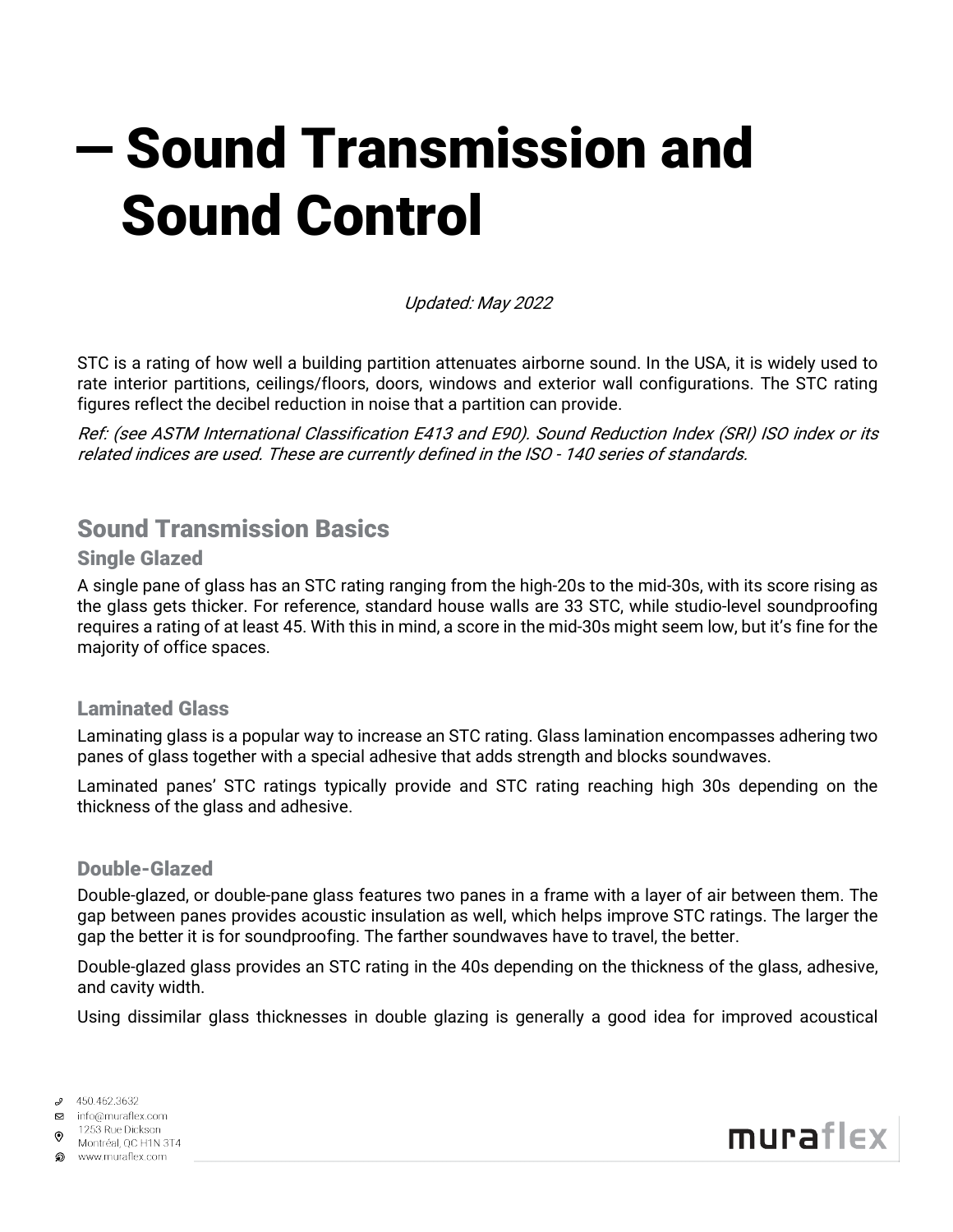performances. When both layers of glass have equal thickness, the resonance effects of each pane will match causing increased transmission at certain frequencies.

Moreover, air cavities of less than ½" should be avoided. A wall with two panes of 1/8" and an air gap of ¼" of air space will in fact have a lower STC rating than a single layer of 1/8" glass! While glaziers generally do not offer systems with cavities larger than ½", Muraflex's glass wall systems offer cavities ranging 1" to 2- 3/4" for double glazed solutions.

Triple glazing is not generally recommended because it is much more expensive than double glazing, and its acoustical performance at low frequencies is generally poorer than double glazing of the same total thickness.

#### Lamination and Double-Glaze Combinations

Laminated and double-glazed glass both hold STC ratings of up to of 40, but anything higher typically calls for a combination of the two. Maximum noise insulation is achieved by laminating one or more panes in a double-pane piece.

The vast majority of glass advertised as "sound-proof" consists of this combo, for maximum noise cancellation, with STCs of 45 to 50, or higher. This type of glass is likely overkill unless you're building a professional recording studio.

#### Flanking Transmission

If you want to achieve higher STC ratings, you want to make sure to fill all gaps during construction.

STC ratings are based on laboratory tests conducted under ideal construction conditions. STC ratings are obtained in a controlled environment. These ideal conditions can unfortunately never be replicated in the field, on the construction site.

Much like water, sound will always find any existing hole and seep through it. Even with a high STC rating, any penetration, air-gap, or "flanking" path can seriously degrade the isolation quality of a wall. Flanking paths are the means for sound to transfer from one space to another other than through the wall. Sound can flank over, under, or around a wall. Sound can also travel through common ductwork, plumbing or corridors. Noise will travel between spaces at the weakest points. Therefore, it is crucial for the construction team and the design team to take this into account for higher STC ratings.

## STC Standards

For reference, most building codes throughout the US require an exterior wall to have an STC rating of 50, standard house walls and wooden doors have an STC rating of 33, windows range from 18 to 38, while studio-level soundproofing requires a rating of at least 45.

 $9450.462.3632$ 

□ info@muraflex.com

1253 Rue Dickson Montréal, QC H1N 3T4

ை www.muraflex.com

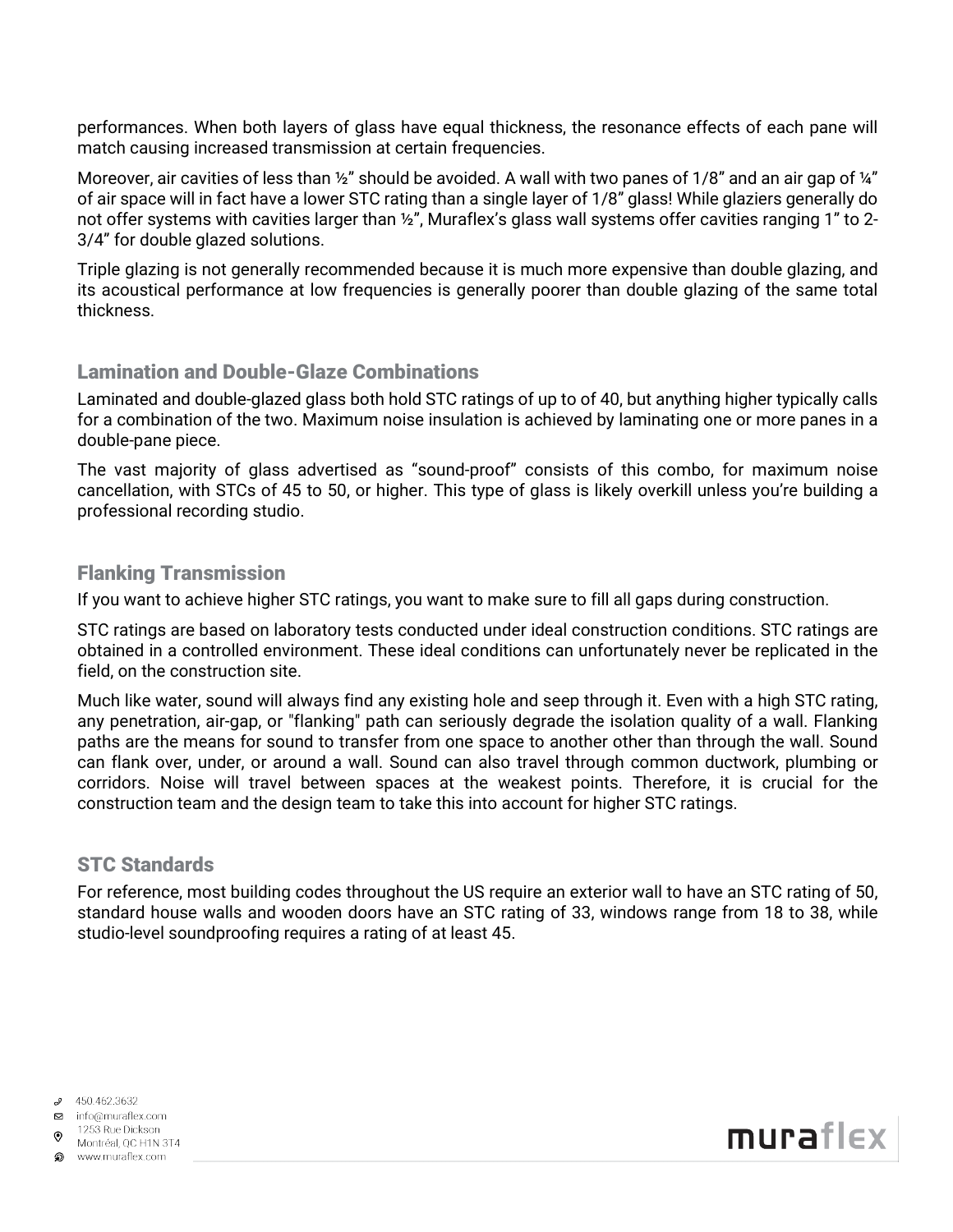#### The following table shows the standard STC rating for various types of walls and what can be heard:

| What can be heard                                                                         | <b>STC</b> | Partition type                                                                                                                      |
|-------------------------------------------------------------------------------------------|------------|-------------------------------------------------------------------------------------------------------------------------------------|
| Normal speech can be heard and<br>understood                                              | 27         | Single<br>pane glass window<br>(typical)<br>value)                                                                                  |
| Loud speech can be heard and<br>understood                                                | 32         | Dual pane glass window (typical value)                                                                                              |
| Loud speech heard, but not<br>understood                                                  | 33         | Single layer of 1/2" drywall on each<br>side, wood studs (typical interior wall)<br>(private office)                                |
| Loud speech now only a murmur                                                             | 45         | Double layer of 1/2" drywall on each<br>side, wood studs, batt insulation in wall                                                   |
| Loud speech not heard, music<br>systems / heavy traffic noise can<br>potentially be heard | 50         | 10" Hollow CMU (Concrete Masonry<br>Unit) (bedroom)                                                                                 |
| Very loud sounds such as musical<br>instruments or a stereo can be faintly<br>heard       | 54         | 8" Hollow CMU (Concrete Masonry<br>Unit) with 1 1/2" Wood Furring, 1 1/2"<br>Fiberglass Insulation and 1/2" Drywall<br>on each side |
| Excellent soundproofing                                                                   | 55         | Double layer of 1/2" drywall on each<br>side, on staggered wood stud wall, batt<br>insulation in wall (recording studio)            |

[https://en.wikipedia.org/wiki/Sound\\_transmission\\_class](https://en.wikipedia.org/wiki/Sound_transmission_class)

## Changes in Apparent Loudness STC Testing

The following table shows the changes in apparent loudness in STC ratings:

| <b>Changes to STC</b><br>Ratings | <b>Changes to Apparent</b><br>Loudness |
|----------------------------------|----------------------------------------|
| $+/-$ 1 STC points               | Almost imperceptible                   |
| $+/-$ 3 STC points               | Just perceptible                       |
| +/- 5 STC points                 | Clearly noticeable                     |
| $+/-$ 10 STC points              | Twice (or half) as loud                |



1253 Rue Dickson  $\odot$ 



? www.muraflex.com

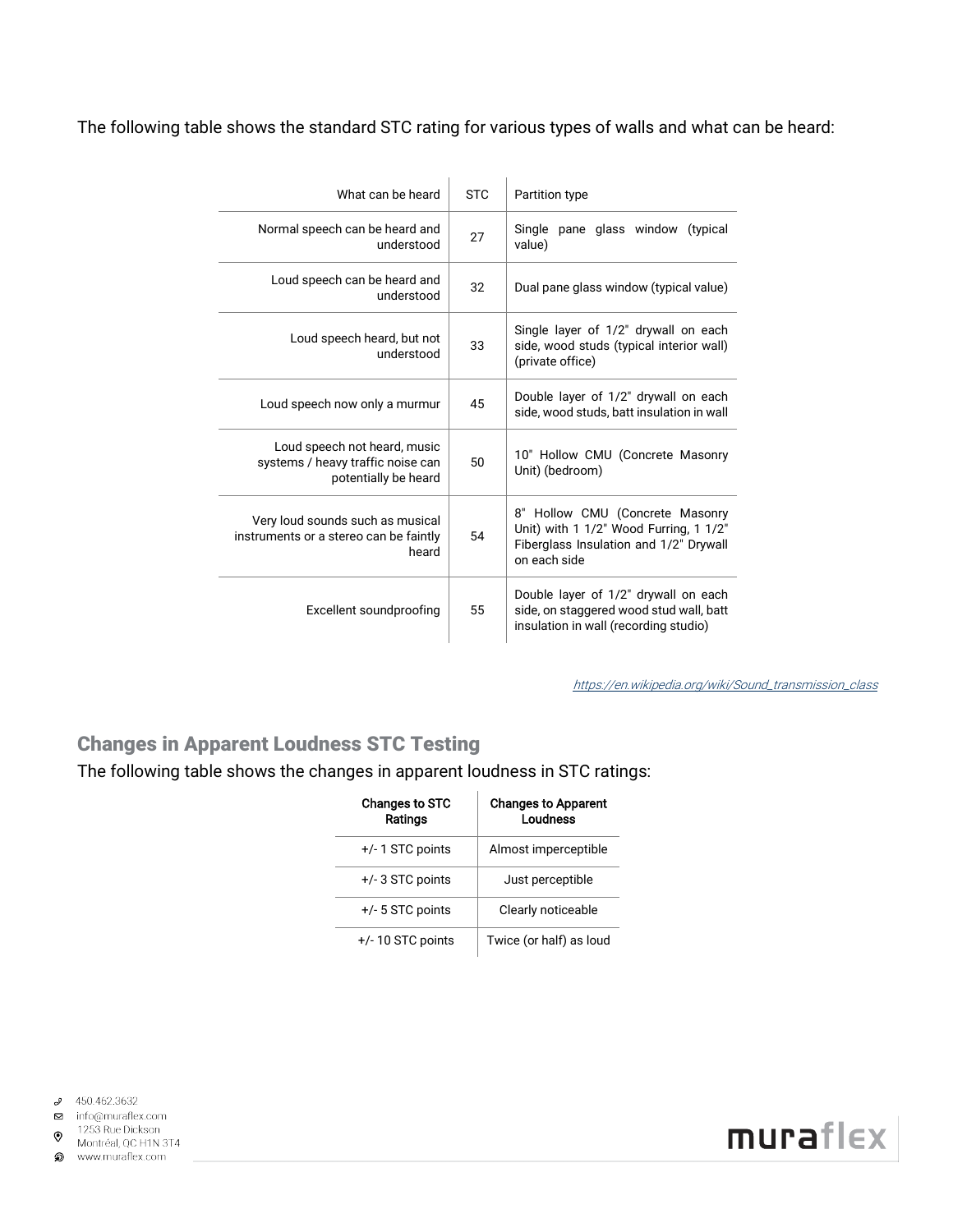## Single Glazed solid wall STC Ratings

Muraflex Single Glazed solid walls scored industry standards:

| <b>Solid Glazed Wall</b>            | <b>Standard STC</b><br>Rating | <b>Muraflex</b><br><b>STC rating</b> | <b>Solid Glazed Wall</b>             | <b>Standard STC</b><br>Rating | <b>Muraflex</b><br><b>STC rating</b> |
|-------------------------------------|-------------------------------|--------------------------------------|--------------------------------------|-------------------------------|--------------------------------------|
| 3/8" Clear<br><b>Tempered Glass</b> | 34                            | 34                                   | 3/8" Clear<br><b>Laminated Glass</b> | 36                            | 36                                   |
| 1/2" Clear<br><b>Tempered Glass</b> | 36                            | 36                                   | 1/2" Clear<br><b>Laminated Glass</b> | 38                            | 38                                   |

## Double Glazed solid wall STC Ratings

Although various combinations are available for double glazing the optimal solution for best acoustical performance is presented in the table below. Muraflex Double Glazed solid walls scored industry standards:

| Solid Double Glazed<br>Wall                                               | <b>Standard STC</b><br>Rating | Muraflex STC<br>rating |
|---------------------------------------------------------------------------|-------------------------------|------------------------|
| 3/8" Tempered Glass -<br>$1"$ air space - $1/2"$<br>Laminated Glass       | 43                            | 43                     |
| 3/8" Tempered Glass -<br>$2"$ air space $-1/2"$<br><b>Laminated Glass</b> | 46                            | 46                     |

## Muraflex STC Testing

Any wall's sound blocking qualities are only as good as those of the material of the wall. A 1/2" glass pane from one manufacturer will have the same acoustical ratings from another. The challenge, and what sets glass wall manufacturers apart, is their ability to design full wall assemblies with acoustical properties that equate the acoustical rating of the raw material: the glass pane.

Muraflex is dedicated to offer high performing products and providing glass walls with superior STC ratings is a priority. STC testing, as other performance tests, are performed periodically as product lines evolve and grow.

 $9450.462.3632$ 



1253 Rue Dickson  $\odot$ Montréal, QC H1N 3T4



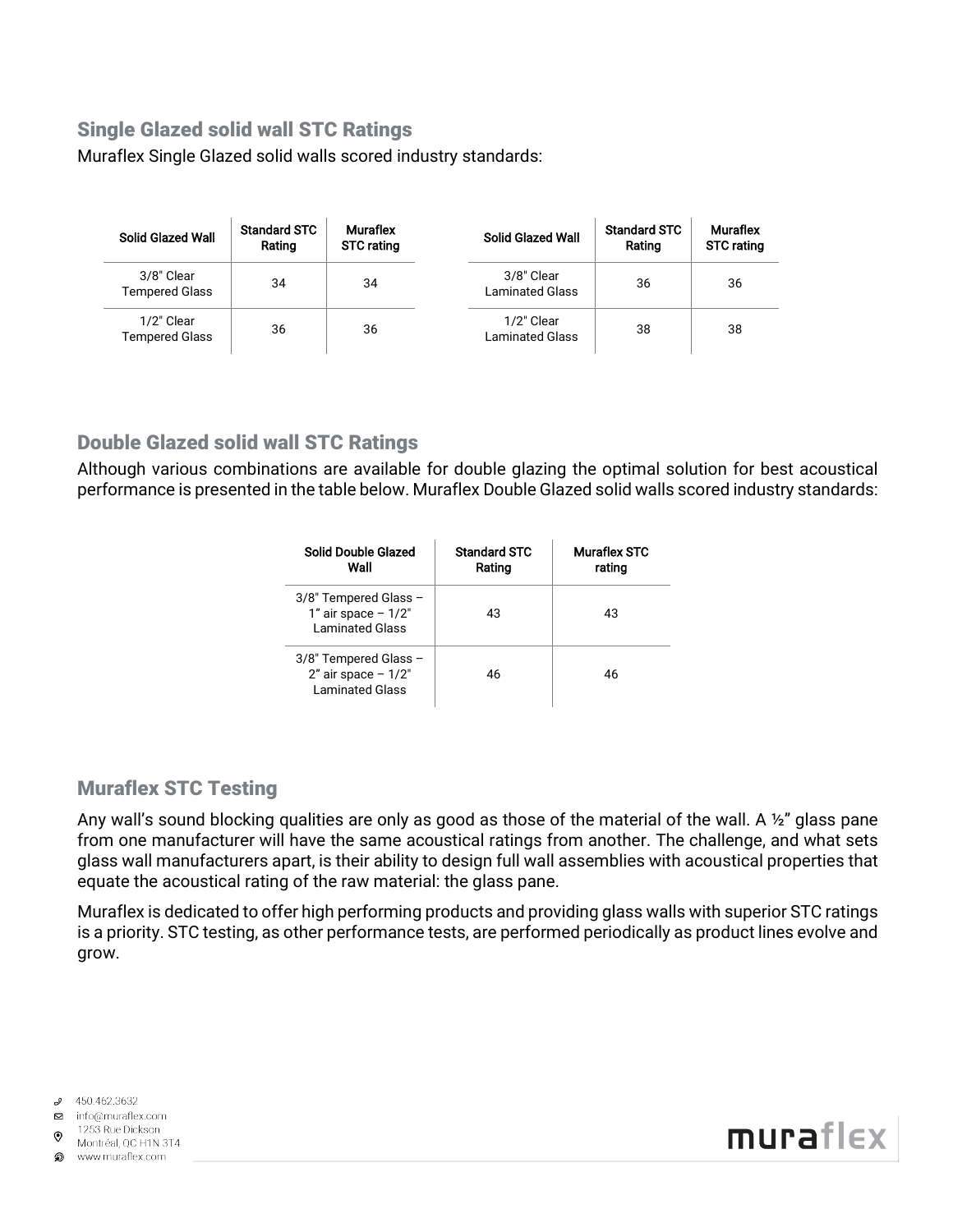## Glazed Assemblies STC Ratings

The opening of an assembly is the weakest point for sound transmission. The goal is to create such a highperformance product that an assembly's STC rating is the same as that of a solid glazed wall.

With an unwavering commitment to engineering, at Muraflex we guarantee the best performing results. Our ingenious systems obtain STC scores that match fixed walls whether with our proprietary pivot or sliding door.

To ensure standard and consistent quality, the Muraflex Pivot and Sliding Door fits into our MIMO, FINO, QUADRO and EXPO Systems.

| <b>Single Glazed Door</b>                  | <b>Glass Type &amp; Thickness</b> | <b>STC Rating</b> |
|--------------------------------------------|-----------------------------------|-------------------|
| Muraflex Single Glazed Framed Pivot Door   | 3/8" Clear Tempered Glass         | 34                |
| Muraflex Single Glazed Framed Sliding Door | 1/2" Clear Tempered Glass         | 36                |
| Muraflex Single Glazed Framed Pivot Door   | 3/8" Clear Laminated Glass        | 36                |
| Muraflex Single Glazed Framed Sliding Door | 1/2" Clear Laminated Glass        | 38                |

## Single Glazed Assembly STC Ratings

## Double Glazed Assembly STC Ratings

| Double Glazed Door                         | <b>Glass Type &amp; Thickness</b>                    | <b>STC</b><br>Rating |
|--------------------------------------------|------------------------------------------------------|----------------------|
| Muraflex Double Glazed Framed Pivot Door   | 3/8" Tempered Glass - 1/2"<br><b>Laminated Glass</b> | 46                   |
| Muraflex Double Glazed Framed Sliding Door | 3/8" Tempered Glass - 1/2"<br><b>Laminated Glass</b> | 46                   |

We, guarantee that these ASTM E90 results were obtain by testing in a certified lab.

## Testing Details and Procedures

All tests were performed by accredited and reputable assurance, inspection, product testing and certification company. The test method conforms explicitly with the American Society for Testing and Materials Standard Test Method for Laboratory Measurement of Airborne Sound Transmission Loss of

1253 Rue Dickson  $\odot$ 

Montréal, QC H1N 3T4 ை www.muraflex.com

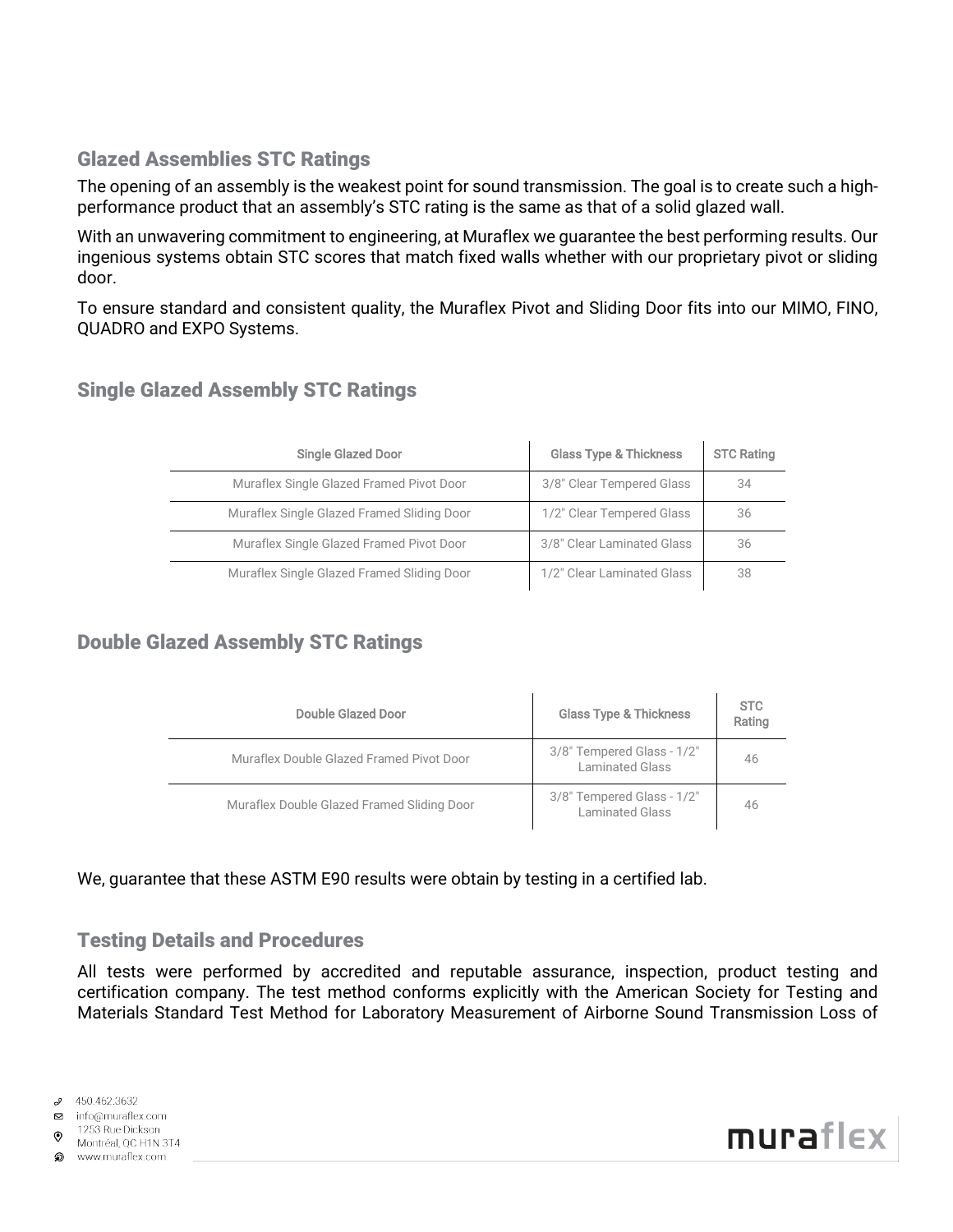Building Partitions and Elements / Rating Outdoor-Indoor Sound Attenuation. The specimens were evaluated in accordance with the following designations:

- ASTM E90-09 (2016) Standard Test Method for Laboratory Measurement of Airborne Sound Transmission Loss of Building Partitions and Elements
- **ASTM E413-16** Classification for Rating Sound System
- **ASTM E1332-16** Standard Classification for Rating Outdoor-Indoor Sound Attenuation
- **ASTM E2235-04 (2012)** Standard Test Method for Determination of Decay Rates for Use in Sound Insulation Test Methods

 $9450.462.3632$ 

**⊠** info@muraflex.com

1253 Rue Dickson  $\odot$ 

Montréal, QC H1N 3T4 www.muraflex.com

muraflex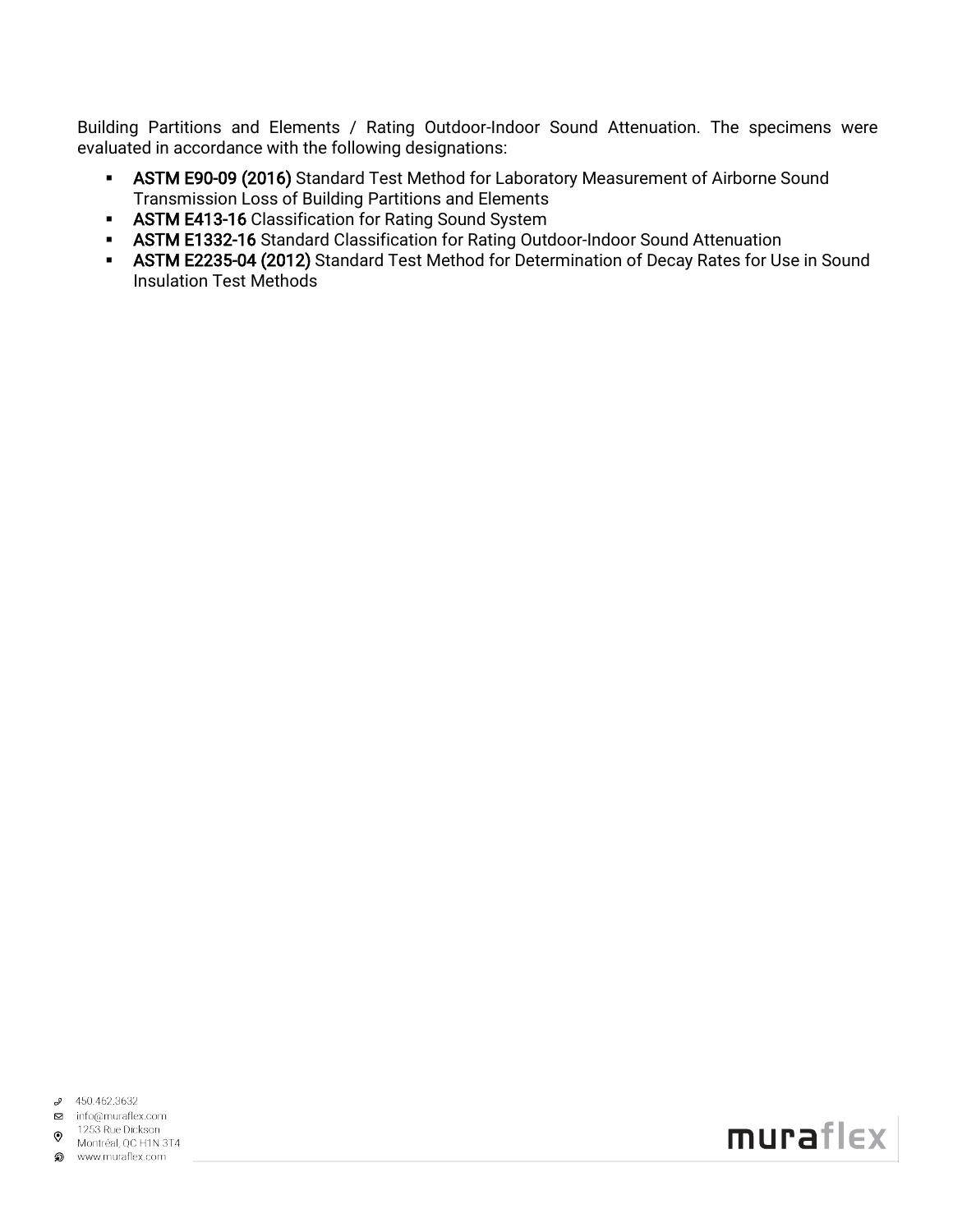## **Glossary**

#### ACOUSTICS:

The scientific study of sound, its production, transmission, and effects.

#### ARTICULATION CLASS (AC):

A measure of rating building elements such as acoustical ceilings and acoustical screens for speech privacy purposes. AC values increase with increasing privacy. AC has replaced Noise Isolation Class (NIC) as the accepted industry standard performance value. NIC is based on hearing sensitivity rather than discernment of actual speech, which is the primary concern in open office layouts prevalent in acoustical design work.

#### ASTM:

Acronym for American Society of Testing and **Materials** 

#### BACKGROUND NOISE:

The sum total of all unwanted residual noise generated from all direct and reflected sound sources in a space that can represent an interface to, or interfere with good listening and speech intelligibility. (Hearing impaired persons are especially victimized by background noise).

#### BAFFLE:

An acoustical sound absorbing unit. Normally suspended vertically in a variety of patterns to introduce absorption into a space to reduce reverberation and noise levels.

#### BARRIER:

Anything physical or an environment that interferes with communication or listening.

#### DECIBEL (dB):

A logarithmic unit used to express the difference or magnitude of the level or power of sound intensity. It is equal to ten times the common logarithm of the ratio of the two levels. [DECI + BEL] A whisper is about 20 dB, typical conversation is between 60 - 70 dB, and the threshold of pain for the human ear is around 120 dB. Decibels are not directly related to human ear sensitivity and doubling dB does not equate to a doubling in perceived loudness since it works as a curve. 10 dB is a typical doubling or halving of perceived volume. Note that being logarithmic values, they cannot be added.

#### FLANKING:

An indirect path of sound transmission traveling around a partition or barrier within a building reducing the STC significantly. Some examples of flanking paths are noise under doors, electrical conduit penetrations in the partition, window mullions, back to back electrical boxes, ductwork and ceiling plenums, as well as shares walls, floors, and ceilings

#### FREQUENCY:

The number of cycles per second of a given tone. Acoustical frequency is normally measured in units called Hertz (Hz). One Hz is 1 cycle per second, two Hz is 2 cycles per second, and so on.

 $9450.462.3632$ 

#### **⊠** info@muraflex.com

1253 Rue Dickson Montréal, QC H1N 3T4

www.muraflex.com

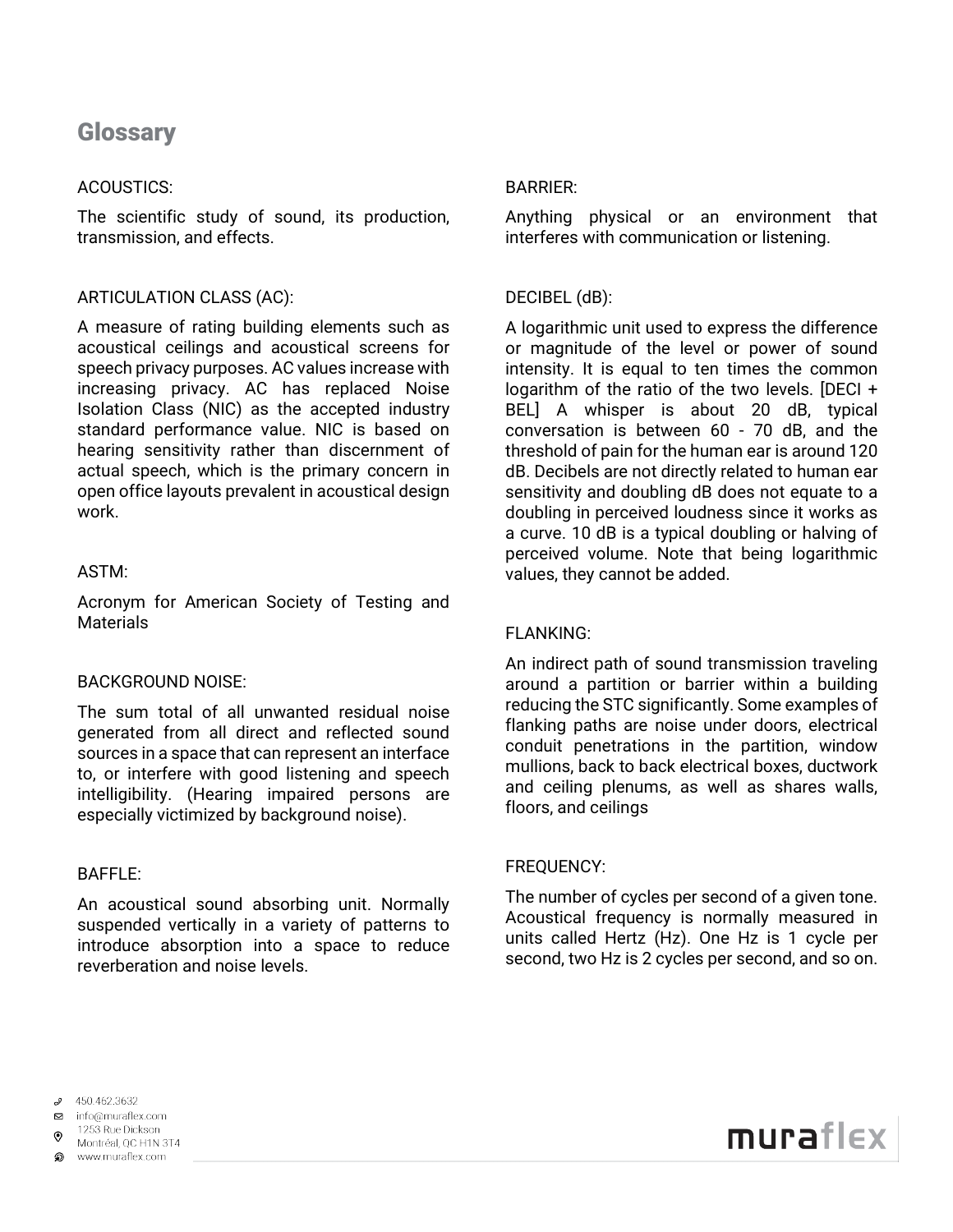#### HERTZ (Hz):

The unit of frequency, equal to one cycle per second.

#### MASKING:

The ability or process in which one sound makes the ear incapable of hearing another sound. Most commonly used in open office environments to help speech privacy and are more commonly and less accurately known as "white noise" or "pink noise".

#### NOISE:

In acoustics Noise is described as any sound in the acoustic domain both wanted and unwanted. While music and birds chirping are examples of wanted sounds, noise is more commonly used in reference to unwanted sounds such as traffic, airplane, industrial, and other annoying sounds. Noise does not have to be excessively loud to be annoying or cause interference.

#### NOISE ISOLATION CLASS (NIC):

A single-number rating of building elements such as acoustical ceilings and acoustical screens for speech privacy purposes derived from the measured values of noise reduction between two enclosed spaces that are connected between one or more paths that can not be isolated such as open office environments. NIC has been replaced by Articulation Class (AC).

#### NOISE REDUCTION COEFFICIENT (NRC):

An arithmetic average of an acoustic material to the nearest multiple of .05 of four sound absorption coefficients at frequencies of 250 Hz, 500 Hz, 1000 Hz, and 2000 Hz. An NRC of 0 =

perfect reflection and an NRC of 1 = perfect absorption. NRC is based on human speech frequencies therefore providing a simple scale of how well a surface material will absorb the human voice.

#### OITC:

Acronym for Outdoor Indoor Transmission Class and covers a range from 80 Hz to 4000 Hz. Though similar to STC, this method is used to rate the amount of Transmission Loss (TL) of a partition or wall from outside to inside such as determining how much traffic noise an exterior wall can stop. OITC is an A-Weighted number and is expresses in dB as opposed to STC which uses points.

#### PINK NOISE:

A random signal of every frequency in which each higher octave drops off 3 dB. The lower octaves have more power, and the higher octaves have less power. Pink noise is used to test loudspeakers and "tune" a room for optimum audio reproduction or masking systems.

#### SOUND ABSORPTION:

The property of materials such as air, walls or acoustic panels that changes sound wave energy into heat energy. When a sound wave hits a surface, that which is not reflected is absorbed.

#### SOUND ABSORPTION COEFFICIENT:

This defines the amount of sound energy absorbed by a given material. As an example, if a material being tested reflects 75% of the sound energy striking that material, the Sound Absorption Coefficient would be 0.25.

 $9450.462.3632$ 

1253 Rue Dickson

Montréal, QC H1N 3T4 www.muraflex.com

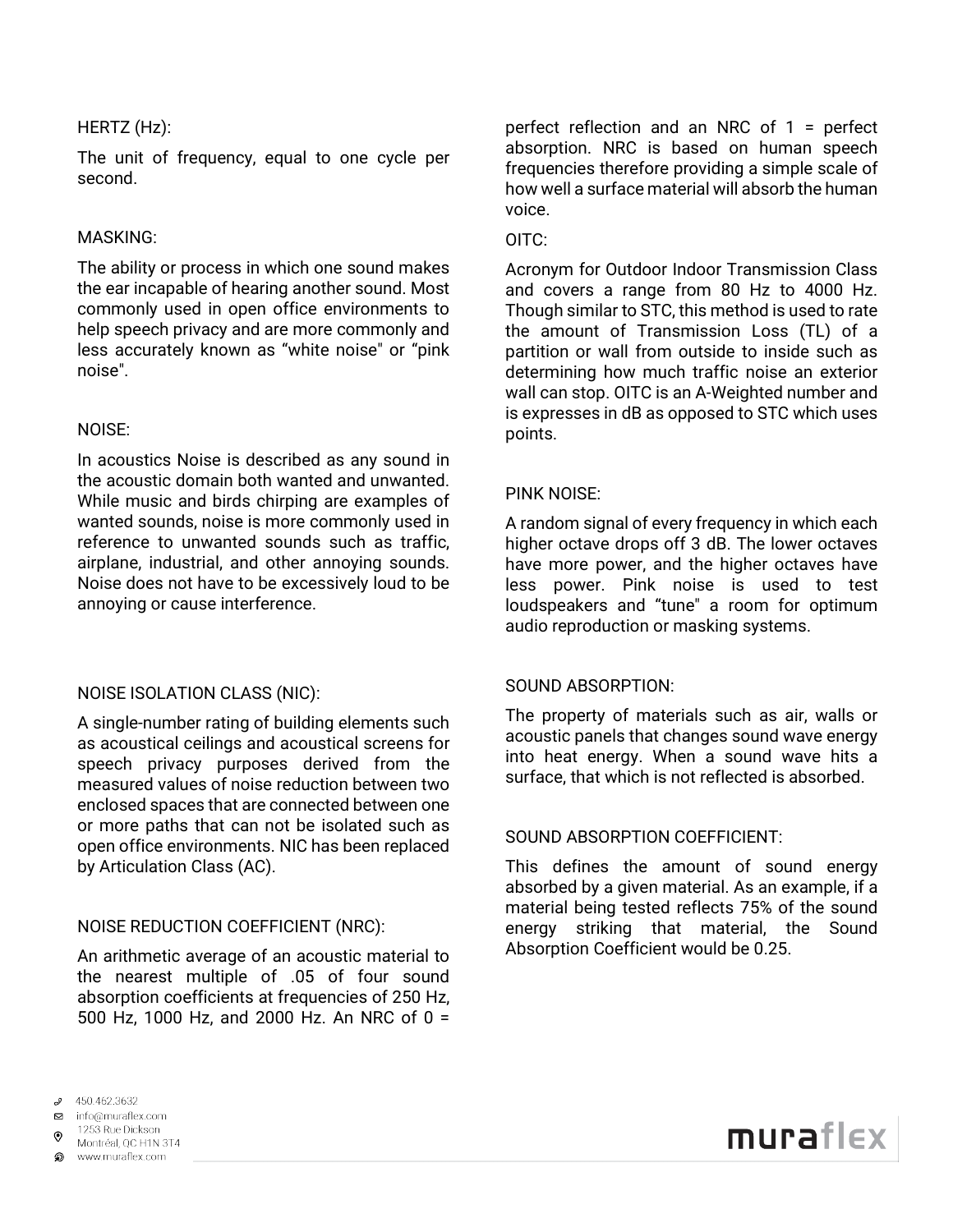#### SOUND BARRIER:

In acoustics, a sound barrier is any material or structure that is placed around a sound source to impede the transmission of the noise beyond the barrier. A poor acoustical environment, such as a room with a long reverberation time, can be a "barrier" to speech intelligibility or good hearing.

#### SOUNDPROOFING:

Building materials, elements in construction, and design features that make structures more impervious to sound transmission from room to room or from the outside to inside of buildings.

#### SOUND ATTENUATION - INVERSE SQUARE LAW:

In acoustics, the law in which sound levels falls inversely proportional to the square of the distance from the source. For every doubling of distance from the source, the sound falls 6 dB in air.

#### SOUND TRANSMISSION CLASS - STC:

A method for a single number ranking of walls, doors, windows, noise barriers, partitions, and other acoustic products measured over 16 different frequencies ranging from 125 Hz - 4000 Hz, assuming that the noise source in generally even across the frequency spectrum. STC involves measuring transmission loss (TL) at various frequency bands of a generated sound source from one room to another separated by the median that is being tested. STC is not a very good rating system for most real world situations which generate sound in frequencies lower than 125 Hz such as traffic noise, machinery noise, and many music systems like those found in today's home theaters. Again, STC does not consider low frequencies in its calculation, so a "high STC" wall could very well perform poorly in the problematic lower frequencies.

- 450.462.3632
- □ info@muraflex.com
- 1253 Rue Dickson
- Montréal, QC H1N 3T4 www.muraflex.com

SPEECH PRIVACY:

The extent that speech becomes unintelligible between rooms or spaces like offices and conference rooms usually found in an open office plan, The three ratings used are: Confidential (Very Private), Normal (Non Obtrusive), and Minimal (Poor or Low Privacy).

#### TIME WEIGHTED AVERAGE (TWA):

The guideline used by the Occupational Safety and Health Administration to measure noise levels in the workplace. Exposure to loud noise over a long time can cause hearing damage. If the TWA noise level, which is the average sound level over 8 hours, is exceeding 85 dB(A), a hearing conservation program is required.